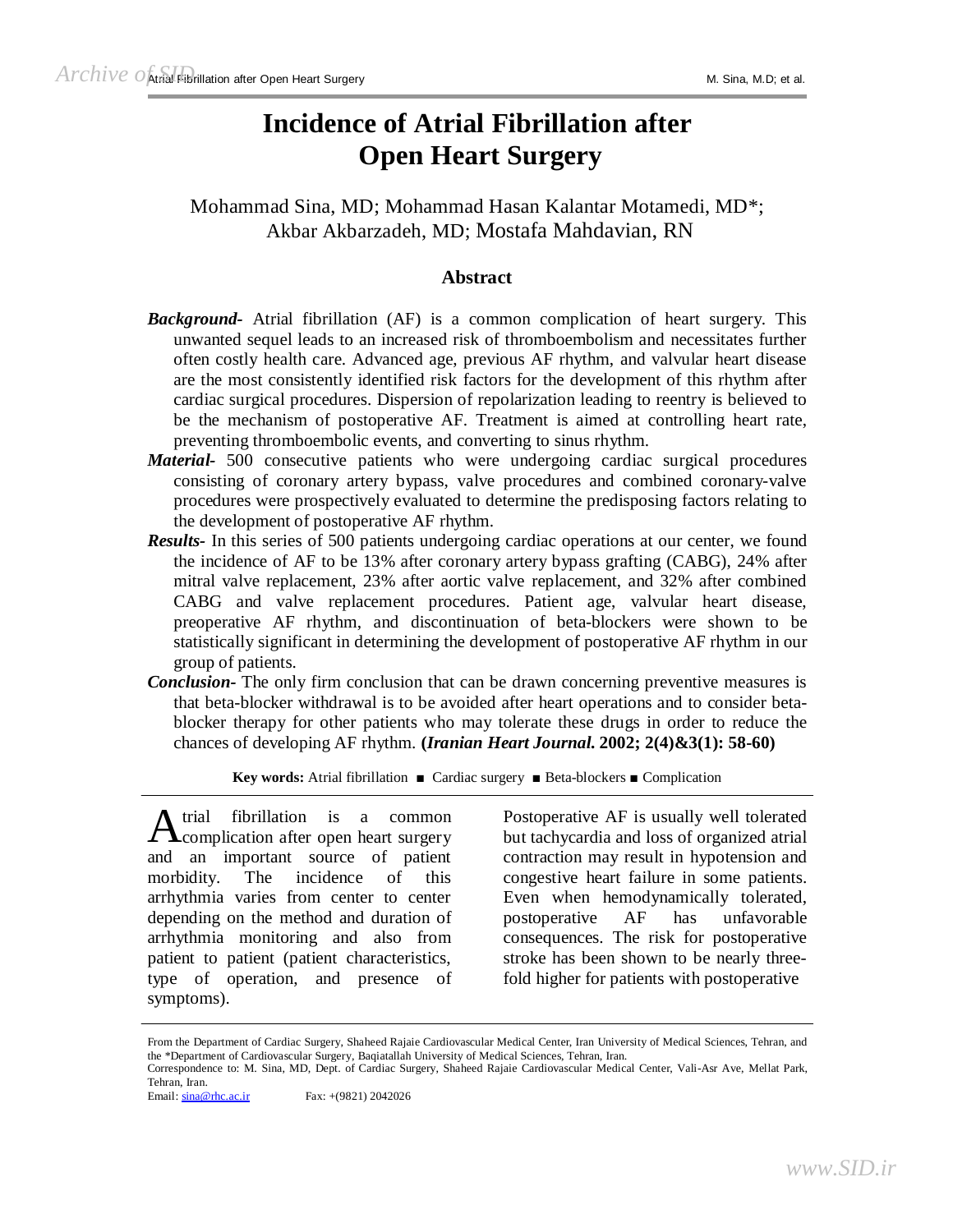AF, especially for those with low cardiac  $output<sup>1,2</sup>$  Patients developing postoperative AF are hospitalized an average of 3.3 days longer then patients who remain in sinus rhythm, which leads to increased hospital morbidity and hospital cost. $3$ 

# **Patients and Methods**

In this prospective study, we began the collection of data for 500 consecutive patients who underwent open heart surgery to clarify the relationship between postoperative AF rhythm and preoperative and postoperative parameters. In this series of 500 patients undergoing cardiac operations at our center, we found the incidence of AF to be 13% after coronary artery bypass grafting (CABG), 24% after mitral valve replacement, 23% after aortic valve replacement, and 32% after combined CABG and valve replacement procedures.

Other researchers have reported atrial arrhythmias in 27% to 33% of patients after CABG.<sup>2,3</sup>

As is clear in the data presented in Table I, the patients' age has consistently been demonstrated to be the most important risk factor for postoperative AF, with incidence rates of 12% in patients who were under 50 years of age, but 26% of AF patients were over 60 years old (Table I).

**Table I. Patient data** 

|     | < 50      | > 60      |           |  |
|-----|-----------|-----------|-----------|--|
| Age |           | $50 - 60$ |           |  |
| 500 | 210 (42%) | 150 (30%) | 140 (28%) |  |
| AF  | 12%       | 19%       | 26%       |  |

AF indicates atrial fibrillation

Other risk factors that were identified included valvular heart disease. The incidence of AF in coronary artery disease was 13%, but in valvular heart disease this figure rose to 25% (Table II).

|                 | Table II. Incidence of AF in valve and coronary |  |  |  |
|-----------------|-------------------------------------------------|--|--|--|
| bypass patients |                                                 |  |  |  |

| Rhythm                                                                       | <b>CABG</b> | Valve<br>replacement | <b>Total</b> |  |  |
|------------------------------------------------------------------------------|-------------|----------------------|--------------|--|--|
| Sinus                                                                        | 363         | 137                  | 500          |  |  |
| AF                                                                           | 13%         | 25%                  | 38%          |  |  |
| $CADC$ indicates coronary artery bypass graft surgery: $\Lambda E$<br>atriol |             |                      |              |  |  |

ABG indicates coronary artery bypass graft surgery; AF, atrial fibrillation

Furthermore, there was a correlation between postoperative AF and preoperative AF; more than 61% of AF patients had a history of AF rhythm preoperatively for a period of time and had been treated medically. The withdrawal of beta-blockers after surgery was also another risk factor for the development of AF rhythm in our study.

### **Results**

As we can see from the data in Table I, patients' age has consistently been demonstrated to be the most important risk factor for postoperative AF, with incidence rates of more than 26% for patients older than 60 years who undergo open heart surgery, compared with 12% for patients less than 50 years.<sup>1,3</sup> This association has been explained to be attributable to agerelated structural changes in the atrium such as dilation, muscle atrophy, decreased conduction tissue, and fibrosis. $11,12$ 

The next risk factor was valvular heart disease. The incidence of AF rhythm in valvular heart disease and CABG was 25% and 13%, respectively. The history of rheumatic heart disease and dilation and hypertrophy of atrium are contributing factors.

A history of AF rhythm before surgery and drug treatment for AF are also risk factors for postoperative AF rhythm, due to contributing factors like left ventricular hypertrophy, hypertension, obstructive lung disease, and withdrawal of medicine.